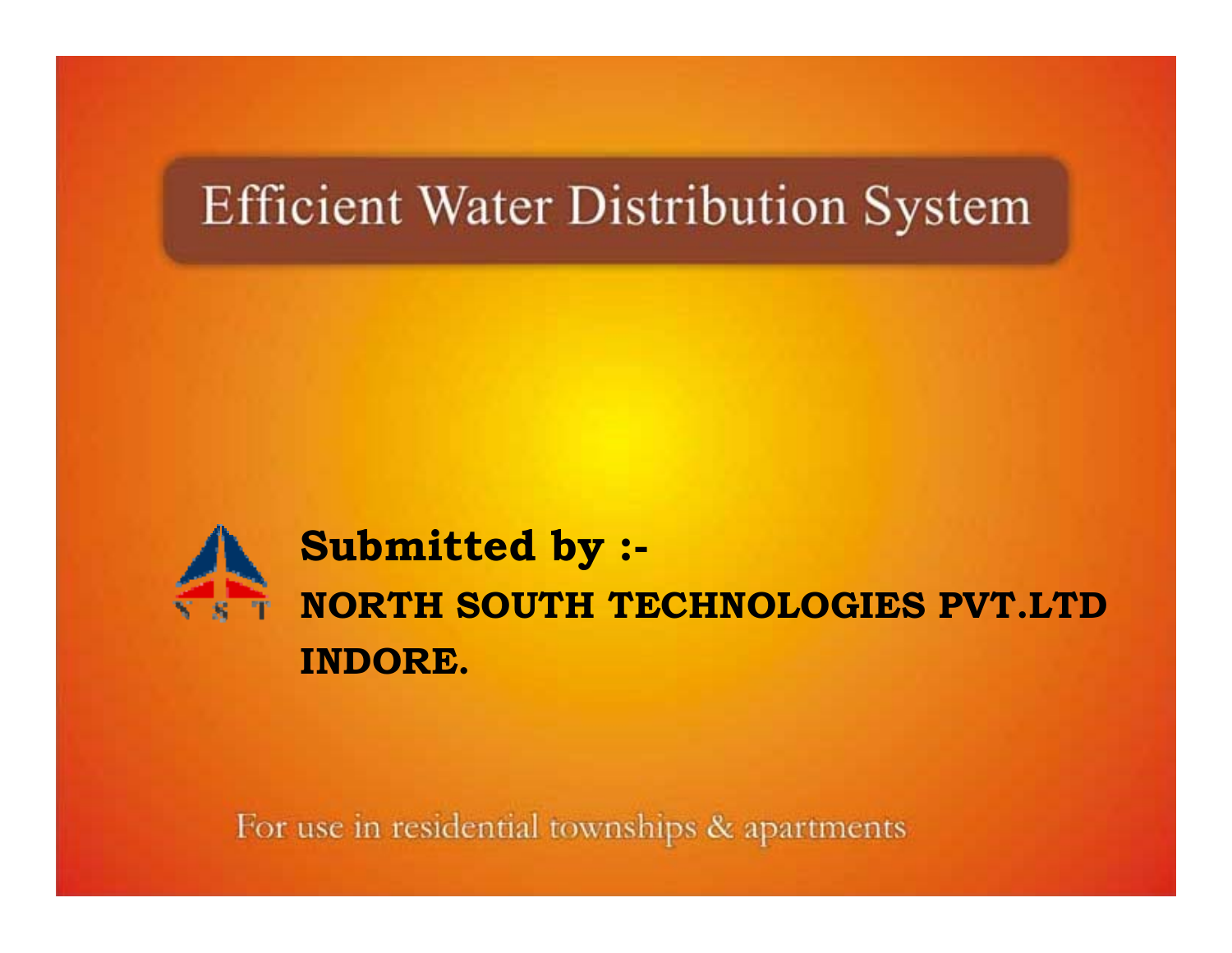## Working of Efficient water distribution system

 $\Box$ Regulate water supply

**Leakage detection**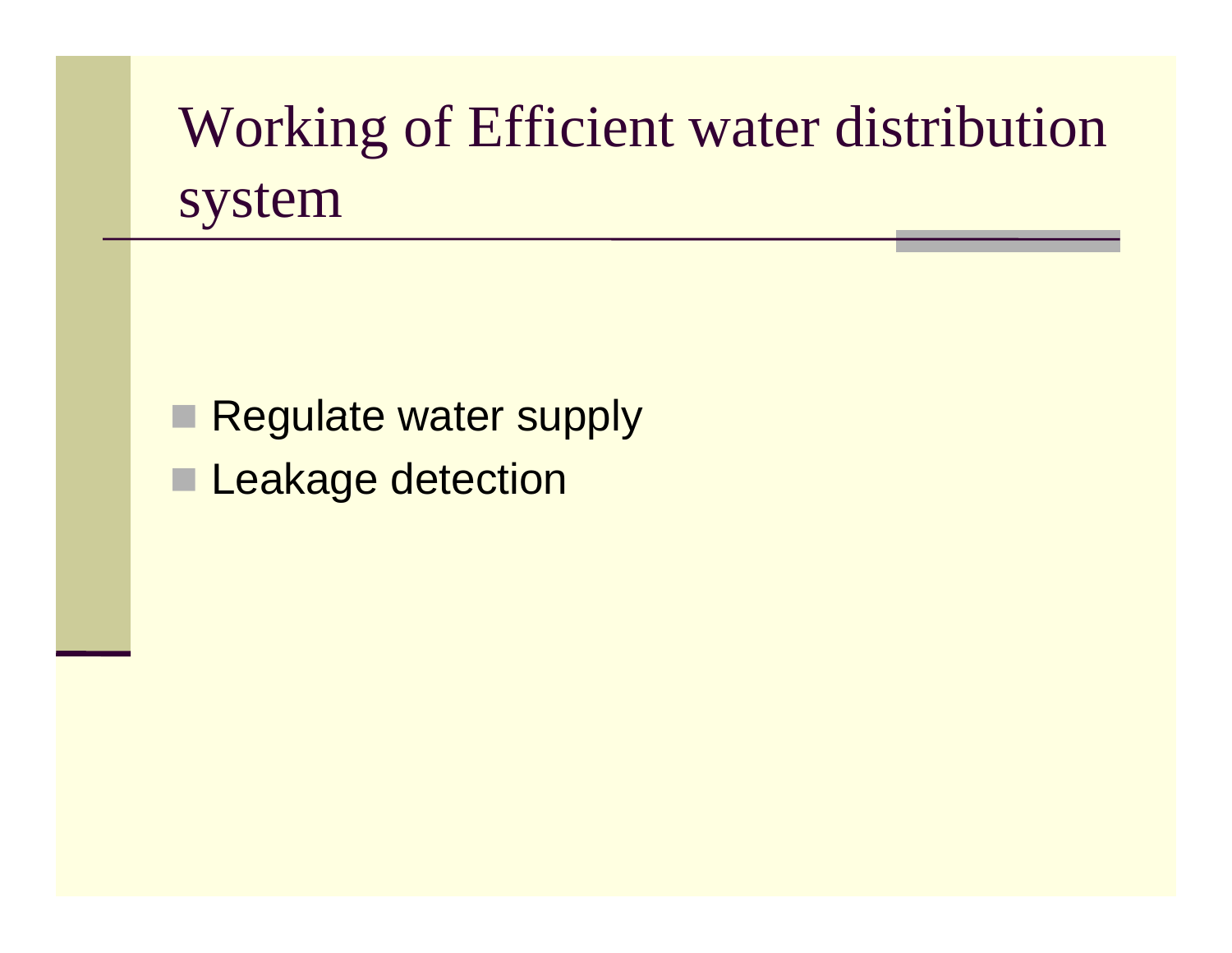#### Regulate water supply

■ Regulating water supply in a township, requires one primary console , from where the water is pumped to various outlets .



A water flow regulator has been installed at the point where the water is Stored and to be supplied at all of the Houses / outlets

It is then connected to a master console To start / stop or to regulate the water Flow at desired points.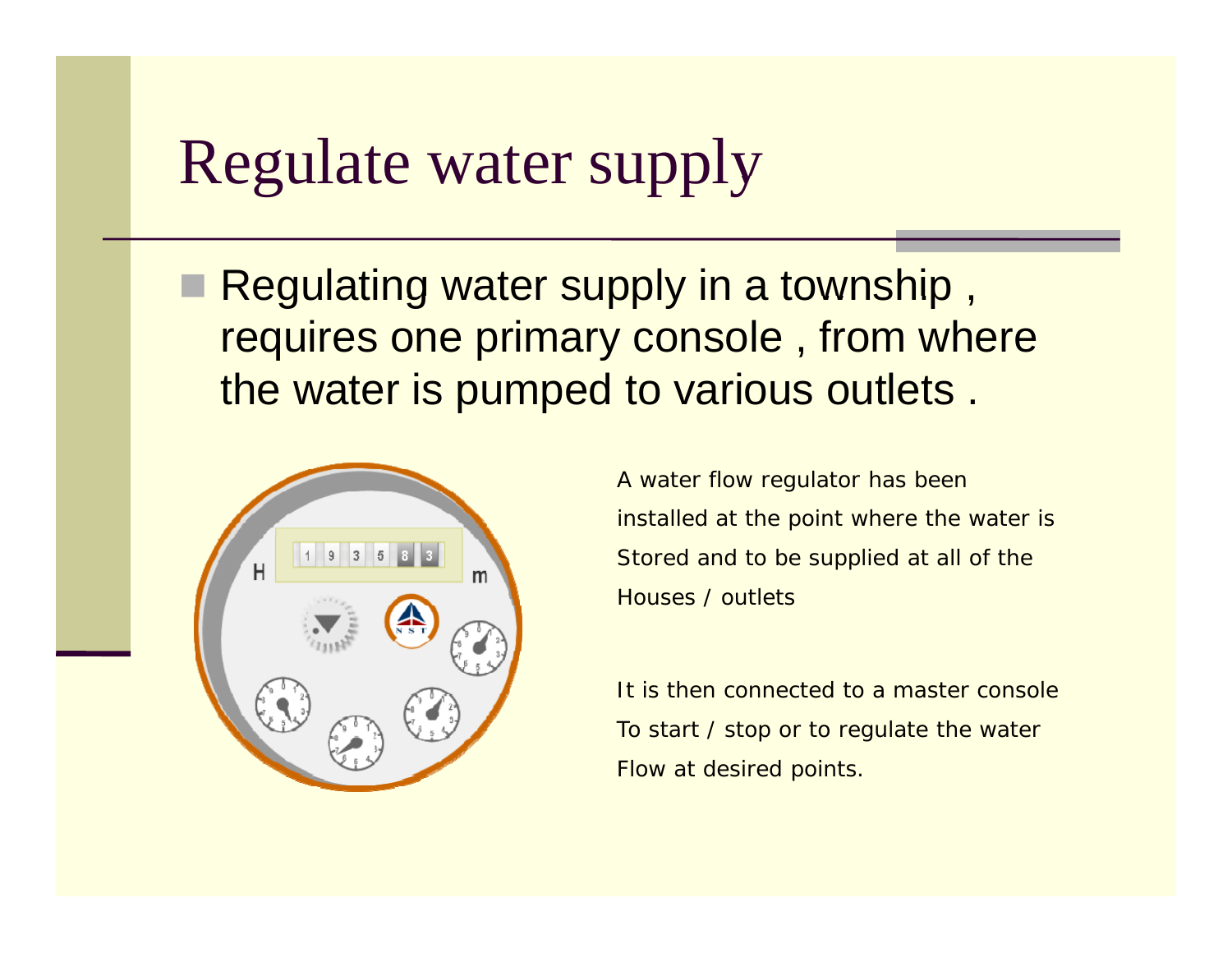# Wireless Remote Water Meter and Management System

The system applies the technology of wireless communication, sensor, automatic control, IC card to water meter reading, real time monitoring and charge management, which realizes short, medium and long distance wireless remote meter reading. It not only brings convenience to the management department, reduces the operation cost, but also completely solves the difficulties of visiting meter reading, monitoring and charge which the traditional management method can not do.

The system is composed of wireless remote reading (AMR) water meter equipped with a wireless data collector, wireless data concentrator, vehicle-load collector ( PDA or MODEM ), GPRS base station or PDA, IC card, data host computer, etc. It adopts the star network structure with powerful functions and good expandability capability.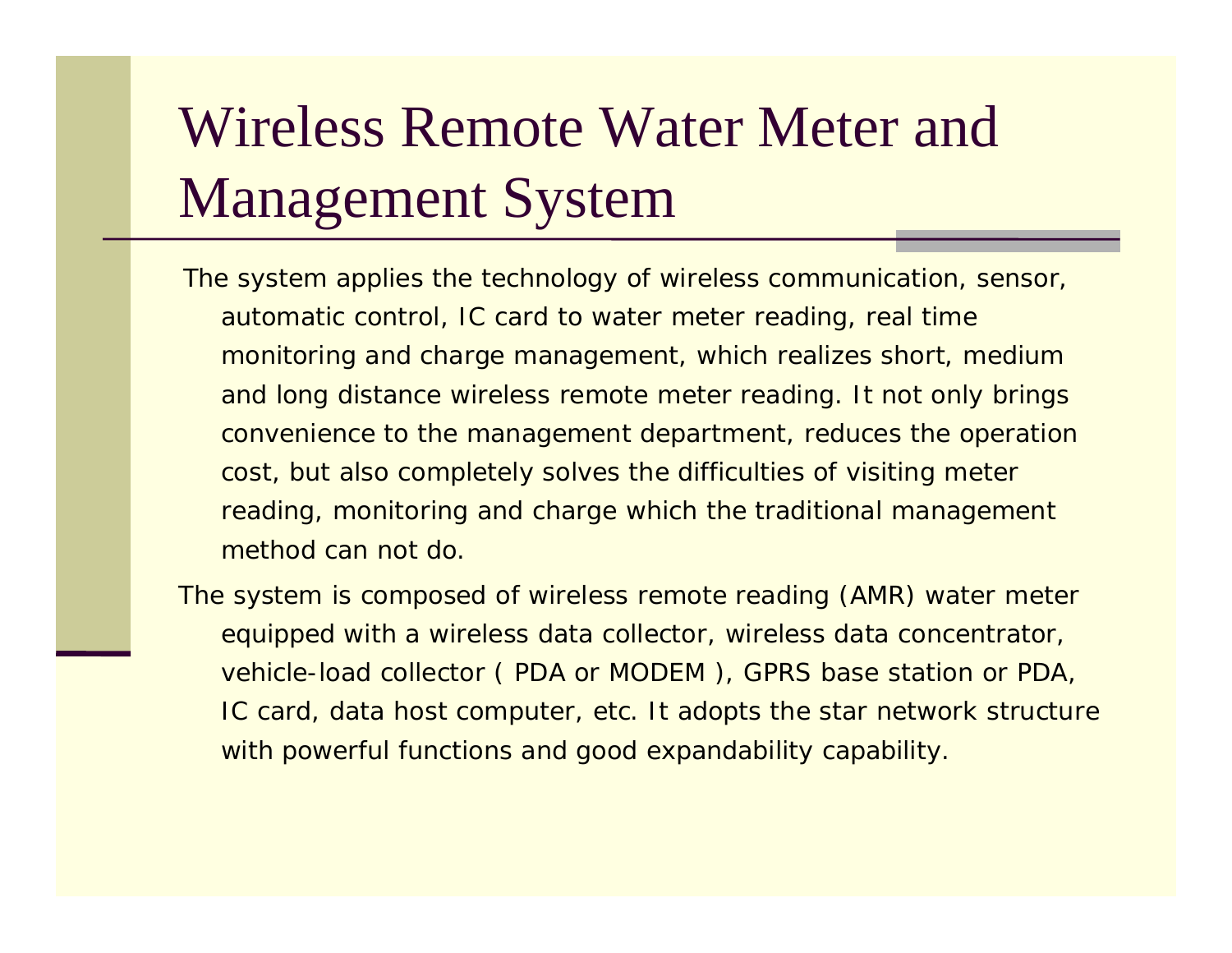# Wireless Remote Water Meter and Management System

- 1. Real time meter reading & control function: real time monitors the state of water meter, records or monitors all the data and information automatically and transmits control orders.
- 2. Encryption function: automatically identifies the collected signals, prevents vicious attacks in the si gnal path.
- 3. Data setting function: the data transmitting time, water price and step prices can be set flexibly.
- 4. Data reserve function: automatic human-less operation mode gathers various kinds of management data; the data will not be lost and can be reserved for 10 years.
- 5. Network function: connects with call-center smoothly and also links with bank system to realize self-help fee payment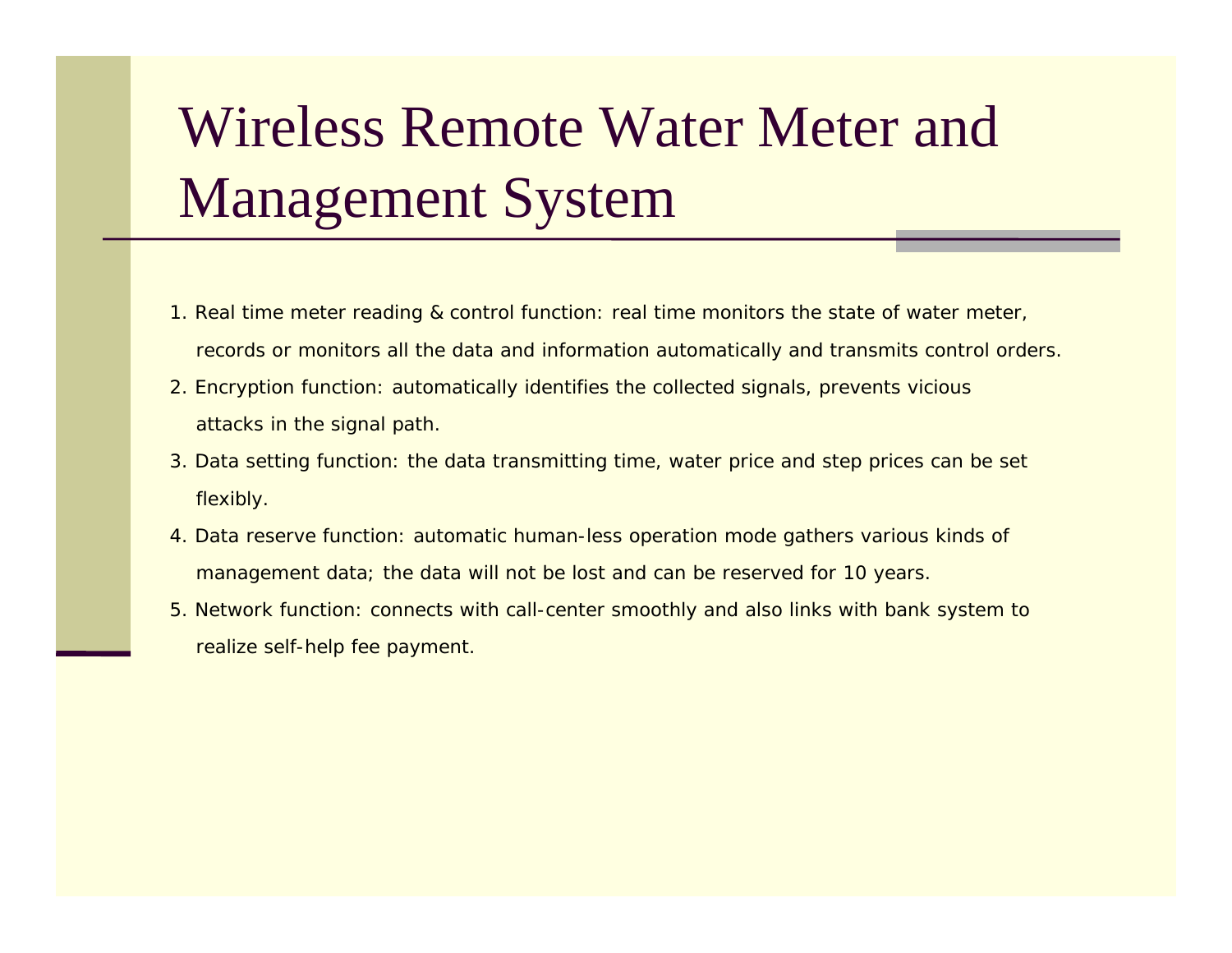

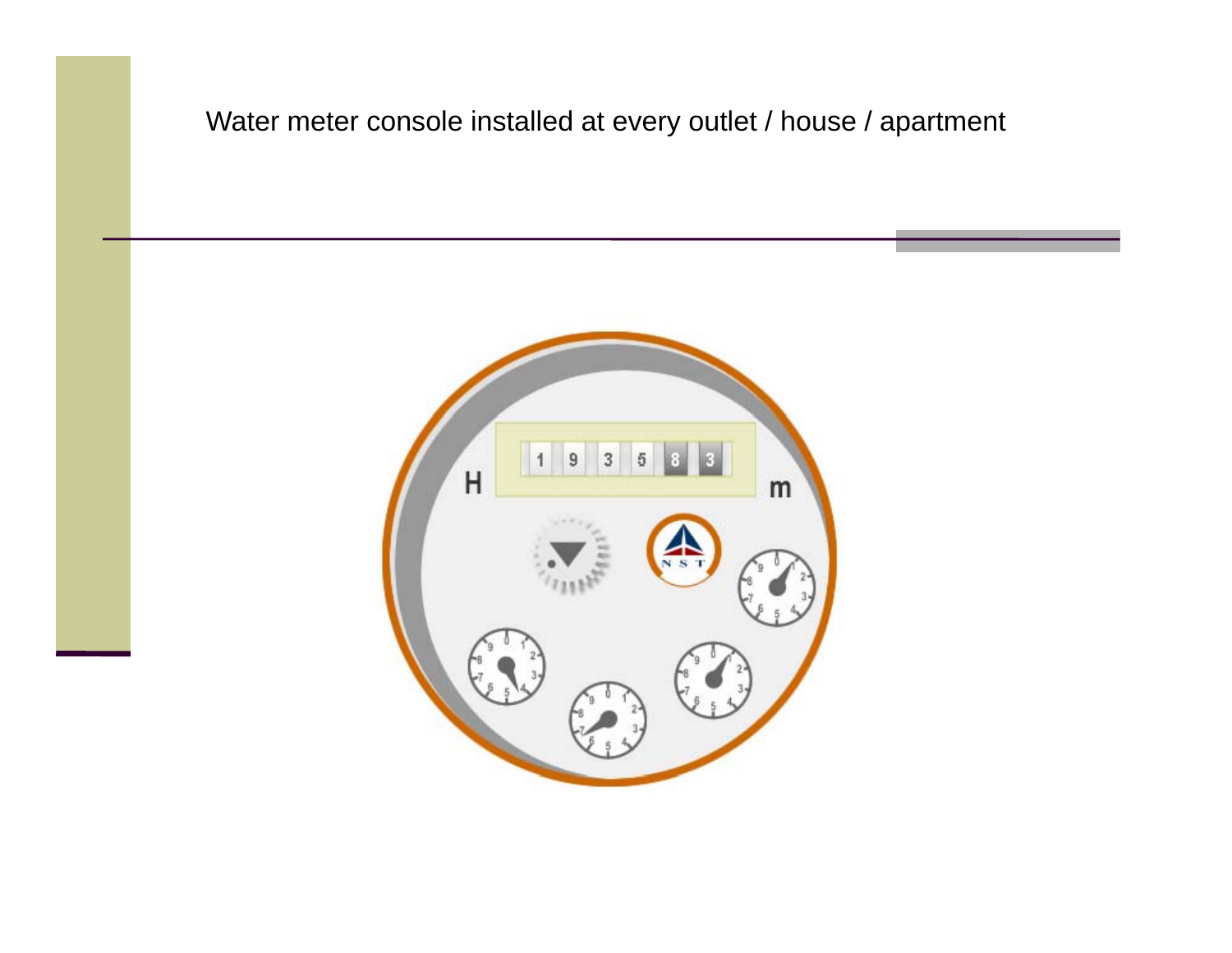#### Water meter features

- 1.On principle of rotary piston metering
- 2.High sensitivity, can count to the minimum low flow rate of 1L/h, high accuracy, .
- 3.Optimum materials used on moving parts, stable performance, long service life
- 4.Meter casing is made of stainless steel or PPO materials, elegant and graceful
- 5.Electronics control parts perform highly reliably, stably; Low power consumption; Intermittent work, data protection without electricity. Protection ensures the unique and accurate measurement.
- 6.Computer simulation of naked view, direct reading, independent from counting, single counting value transmitting.
- 7.Different network organizations as the following:
- a Control local area network
- b.Public switched telephone network
- c.GSM/CDMA mobile short message service

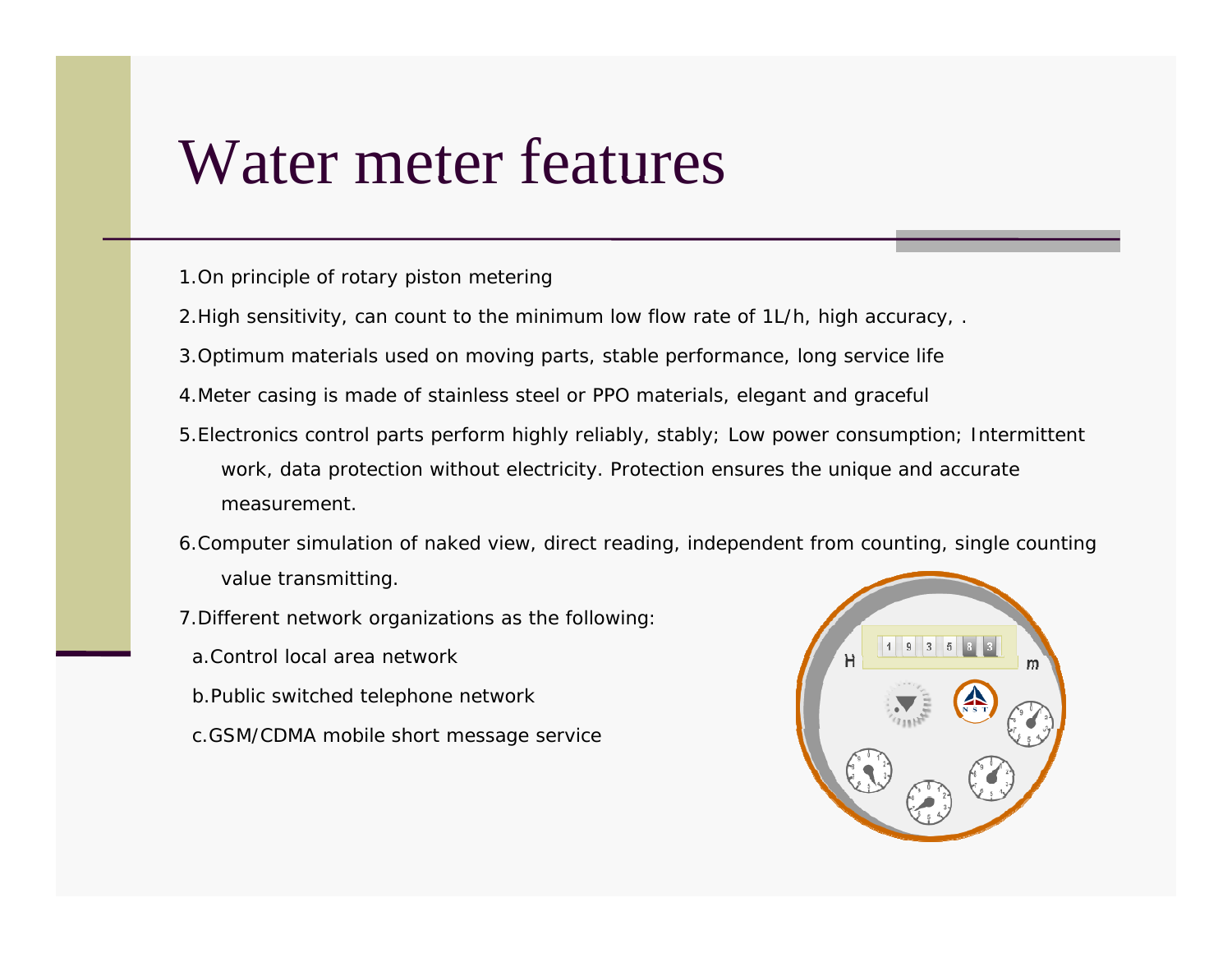#### Water Regulation

- Through Flow and Water meters , water supply can be On/Off and regulated at any time and can be Pre-fixed also according to the needs and water availability.
- $\Box$  Also a combined and unique water consumption report can be generated on daily / weekly & monthly basis of the whole township and also of per unit / house.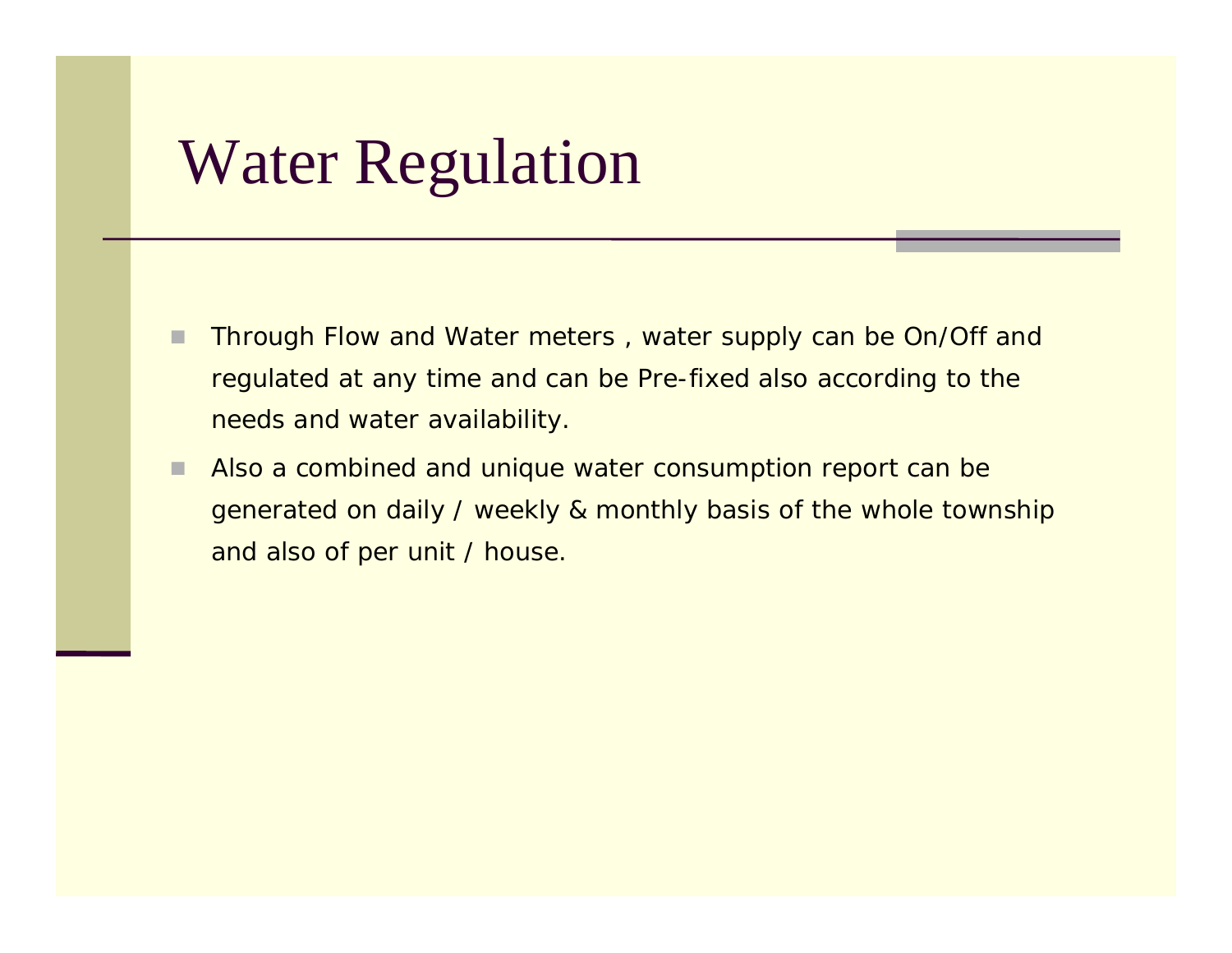## Leakage Detection

- $\Box$  With EWDS systems implicated at townships we can detect and stop leaks within 3 seconds .
- П The working is based on the revolutionary , wireless Zigbee technology , which monitors water flow , and any interruption in normal water flow is sensed and "RF" signals send to the central console.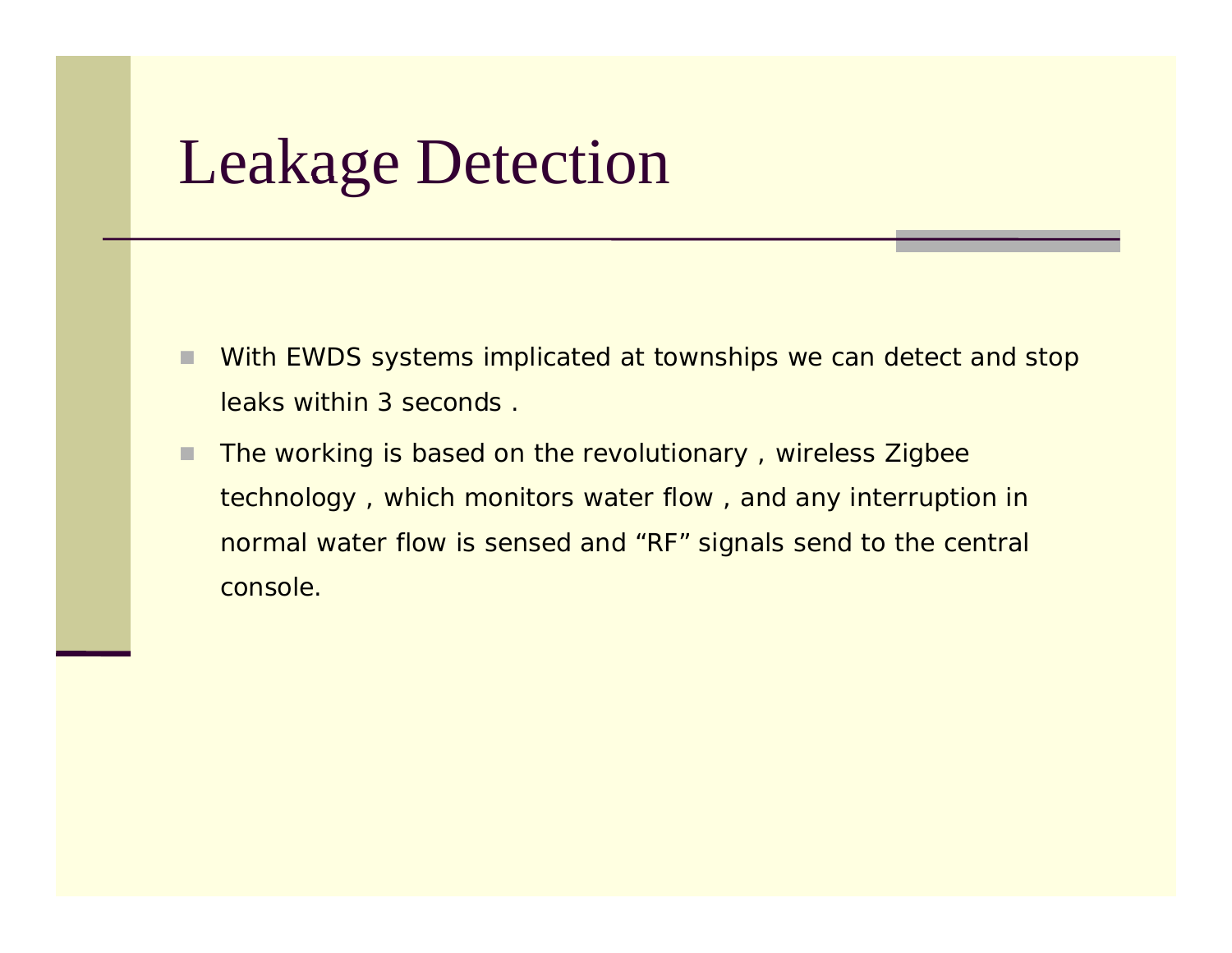#### Leakage Detection

 $\Box$  Leak detection logger with remote alarm via SMS

- EWDS uses a acoustic logger with a remote alarm facility to host PC or to a mobile phone. It is designed for use in detecting and localizing leakage on water distribution systems.
- ٠ EWDS automatically determines the presence of a leak. It also gives visual indication of the leak noise strength and a leakage confidence factor.

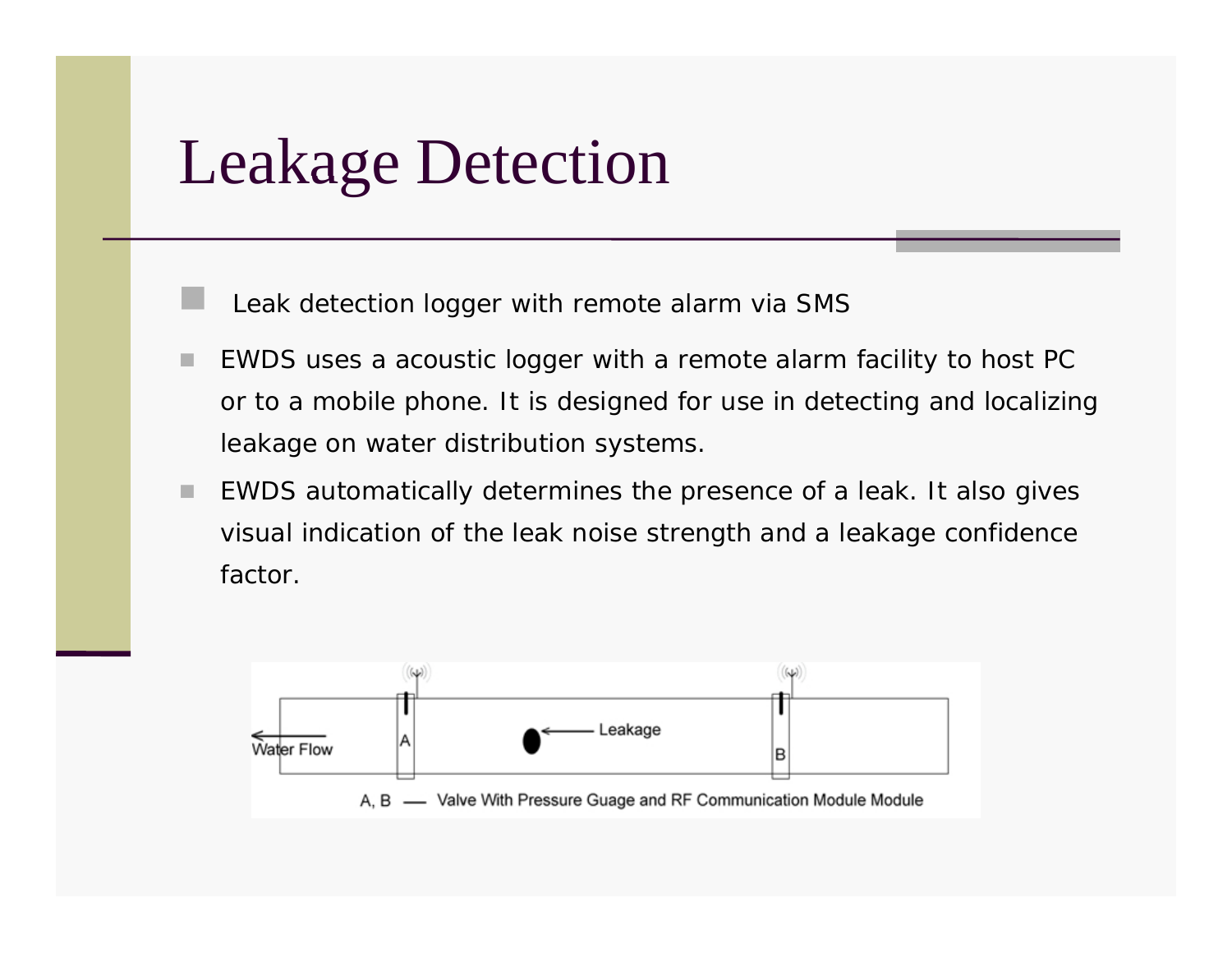#### Zigbee Technology

To prevent water leak, the use of centralized alarming system consisting of several water leak detectors can be placed in targeted areas. However, the installation costs for these types of alarming systems are high, especially in already finished buildings since they require a lot of wiring for handling of the alarming system. To solve this problem water leak detectors that use the ZigBee technology to communicate with a control center have been studied and developed in this work. Thanks to the wireless connection, the sensor is easy to place in any area where water leak detection is desired. The wireless water detector system in the ZigBee network has a very high reliability and a long battery lifetime of 10 years.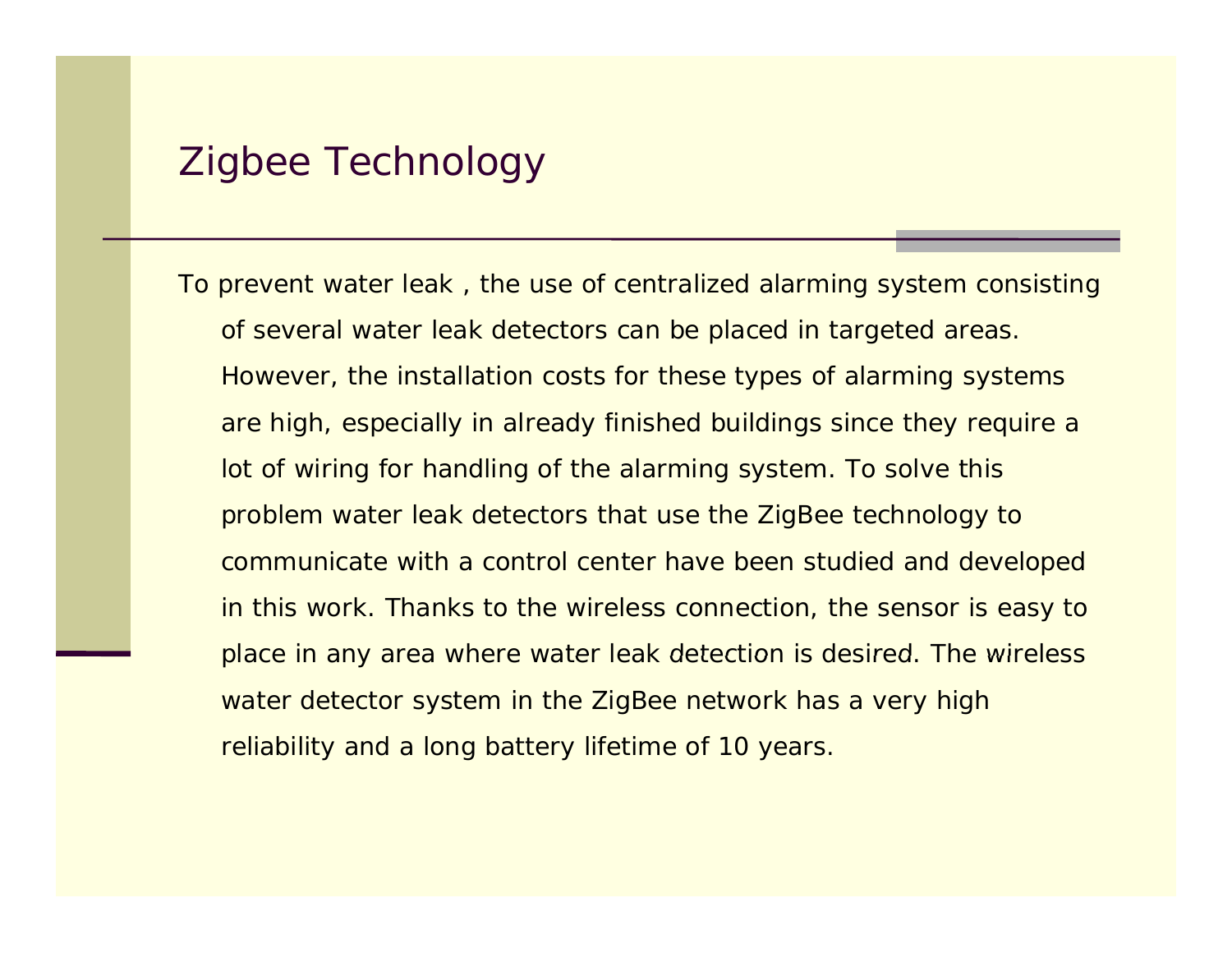24 hrs , 365 days supply of water depends on proper distribution and management

> Every single liter of water can be tracked and used as per the needs

With EWDS , water efficiency can be increased to 90%, compared to  $45\%$ \*\*